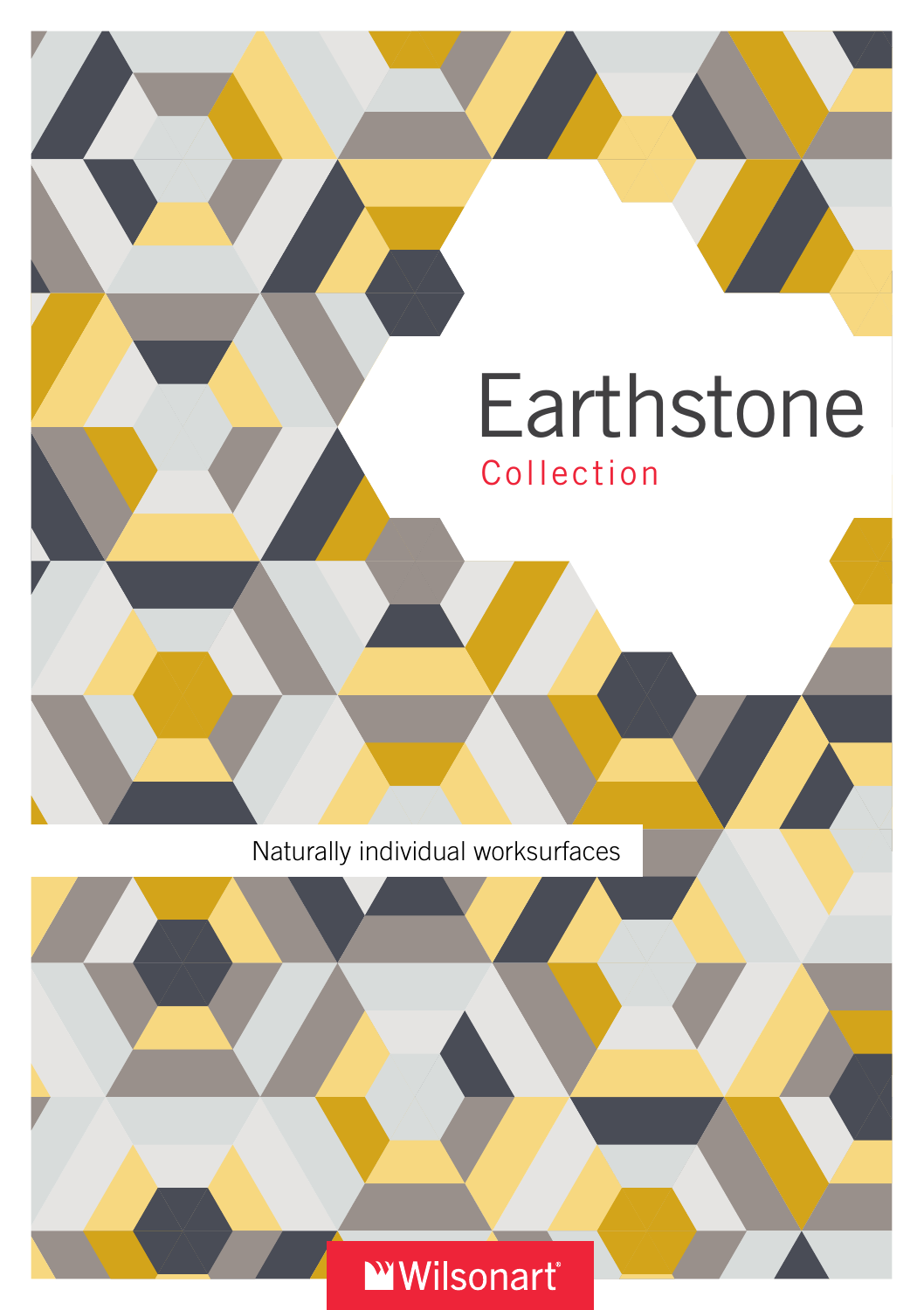# Collection **Earthstone**

Bridging the gap between laminate and granite, Earthstone acrylic worksurfaces add a new dimension to the kitchen.

 $= 0$ 

Presenting our acrylic worksurface range, Earthstone is engineered to meet the everyday demands of the kitchen environment all the while providing a stunning surface appearance. Through a selection of 10 distinct designs, our range offers something to suit a vast range of kitchen styles.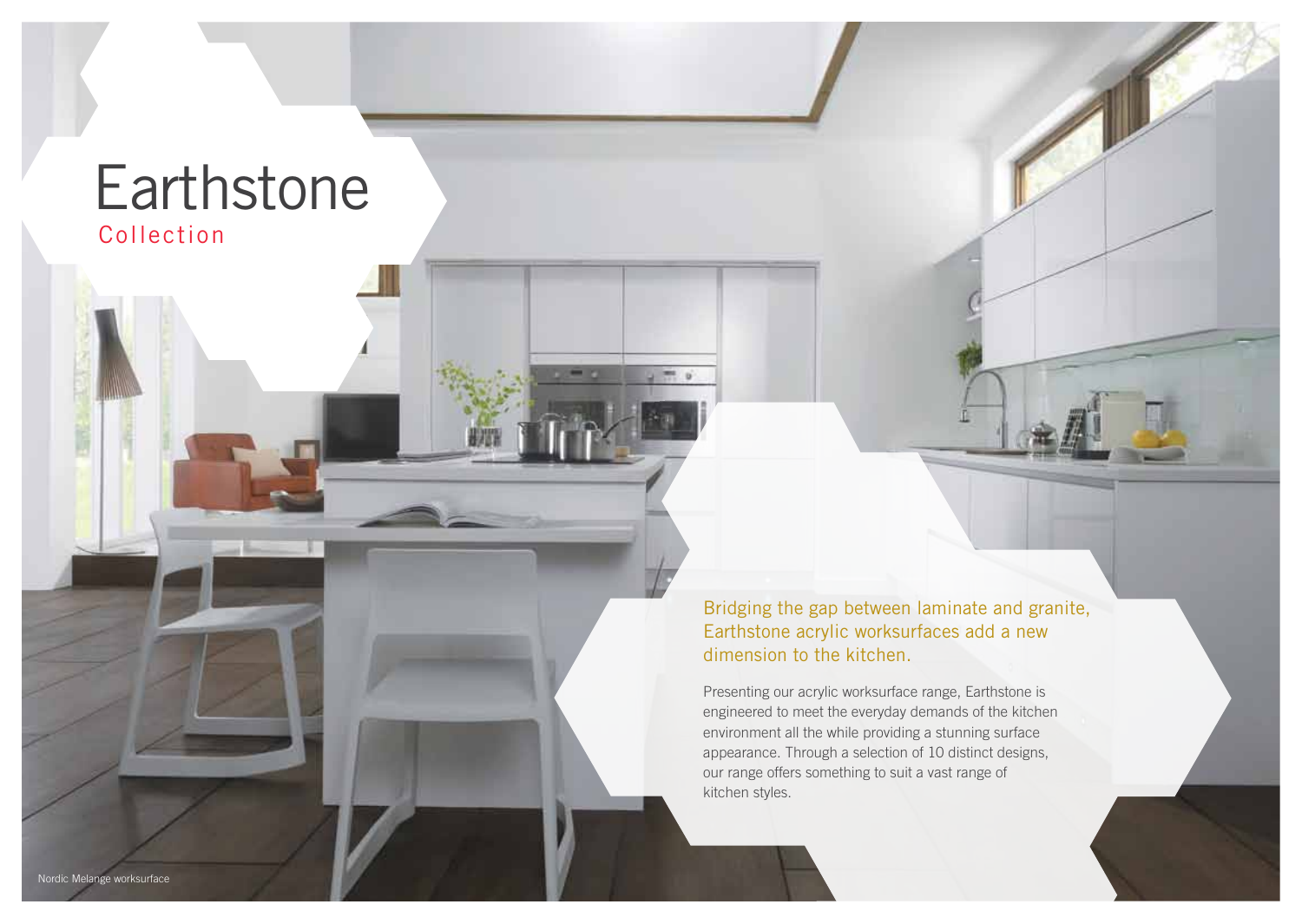4218 Nordic Melange



4260 Mocha Odyssey 2800 Scorpio ★ 4759 Libra ★ 4759 Libra ★ 4245 Graphite 4245 Graphite 4219 Black Star Melange



2800 Scorpio ★



4759 Libra ★





4245 Graphite





4023 Glacier

1010 Gemini

 $\bigstar$  Select designs are finished with a bevel edge profile, creating a truly premium appearance that simulates granite.



The rest of the range features a 3mm profile, providing a slightly softer, subtly rounded look.



### Profiles

### Bevel edge

### 3mm profile edge

# The Earthstone Range

# **Earthstone**



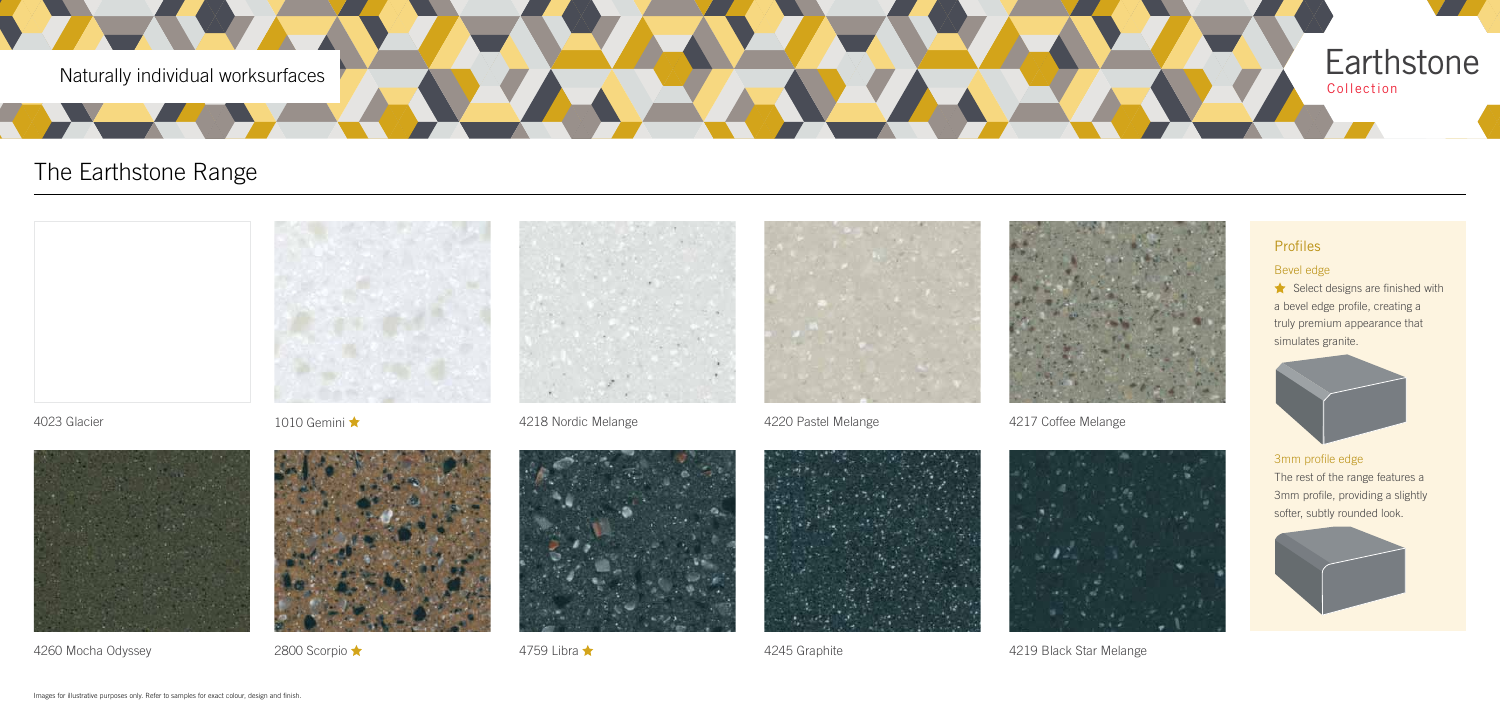Earthstone can provide great design flexibility; the full collection is available in a combination of sizes, from worksurfaces to breakfast bars, all are supplied semi-finished, ready for installation. With an array of complementary worksurface accessories also available, Earthstone can truly transform a kitchen design.

Within the dynamic range, three exclusive designs showcase the next generation in solid surfacing; combining larger coloured particles with a bevel edge profile to deliver eye catching surfaces that make a statement. The surface has the look and feel of natural stone that's smooth and cool to the touch; Earthstone really could be mistaken for genuine granite.

### Why choose an Earthstone worksurface?

- The solid, inconspicuous joints create a seamless look giving the worksurface the distinctive appearance of being custom made for every individual installation.
- Unlike most other materials, Earthstone is completely renewable and repairable, providing a surface that looks newer, longer.
- Ease of installation means Earthstone can be installed on-site with the kitchen, without the need for templating, dramatically reducing fitting complexities, time and cost.
- Hygienic and easy to clean with a naturally built in non-porous surface, resistant to most household stains, mould, mildew and bacteria growth.
- Comparable to natural stone without the high price tag.

Earthstone can transform a kitchen design and offer a truly bespoke look, from curved island pieces to moulded undermount sink modules. The best bit is, it can all be done on-site without the cost and time of templating. Refer to the Earthstone installation leaflet for full details and to see why Earthstone is the perfect solution for a bespoke design, without the bespoke price tag.

### **Accessories**

### Creating the Earthstone bespoke look







Highly practical and easy to fit, our Earthstone range also includes co-ordinating splashbacks and upstands that allow you to continue your chosen design from worksurface to wall. The end result speaks for itself and offers a great alternative to tiling.

- **1** Splashback
- **2** Upstand
- **3** Curved edge







### What is an Earthstone worksurface made of?

- **1** 28mm substrate
- **2** 6mm surface material
- **3** Moisture resistant barrier
- **4** 6mm edge material

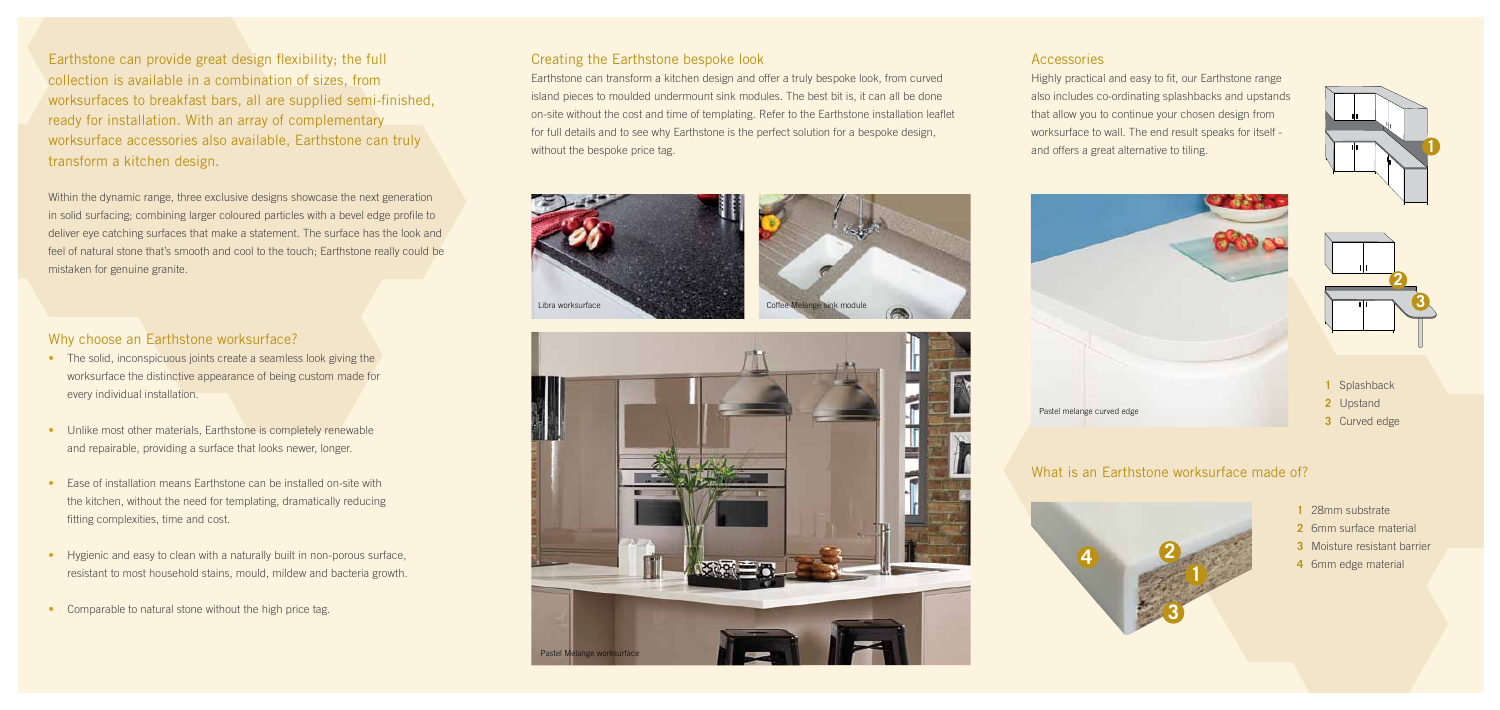### **Quality**

All Earthstone surfaces conform to EN standards, through ISO 9001:2008 business management systems. Our site is a safe, healthy place to work too, conforming to BS EN ISO 19001:2007 through the Occupational Health and Safety system (OHSAS). We are also supported by the BM TRADA Certification Body – an organisation that provides independent certification, testing, inspection, training and technical services around the world.

As holders of the furniture and kitchen industry's top quality FIRA GOLD certification, you can be confident your Earthstone surface is of a consistently high standard.

Manufactured by our skilled team at our UK site in County Durham.

> **FIRAGOI PRODUCT CERTIFICATION**

### Looking after your Earthstone worksurface

Take good care of your Earthstone worksurface and it will stay like new for years to come.

### General Cleaning and Care

Earthstone worksurfaces are easily maintained and simply require a regular wipe down with a mild detergent and water. With very little maintenance the surface can be returned to its original condition and look new, longer than any other kitchen surface.



### Scuffs and Scratches

Never cut anything directly on the worksurface. However, if scratching does occur, one of the main benefits of your Earthstone worksurface is that it is repairable.\*

### Extreme Heat



Never place any hot items from a heat source directly on to the worksurface. Should any accidental damage of the surface occur it can usually be repaired.\*

\* Refer to the care & maintenance guide for full instructions of how to repair any damage to your Earthstone worksurface. Depending on the severity of damage it may be necessary to request professional assistance.

### Our commitment to the environment

We at Wilsonart manufacture all of our Earthstone surfaces with the utmost respect for our planet, using only environmentally sourced substrate material while also conforming to EN standards through ISO 14001:2004 Environmental Management Systems.